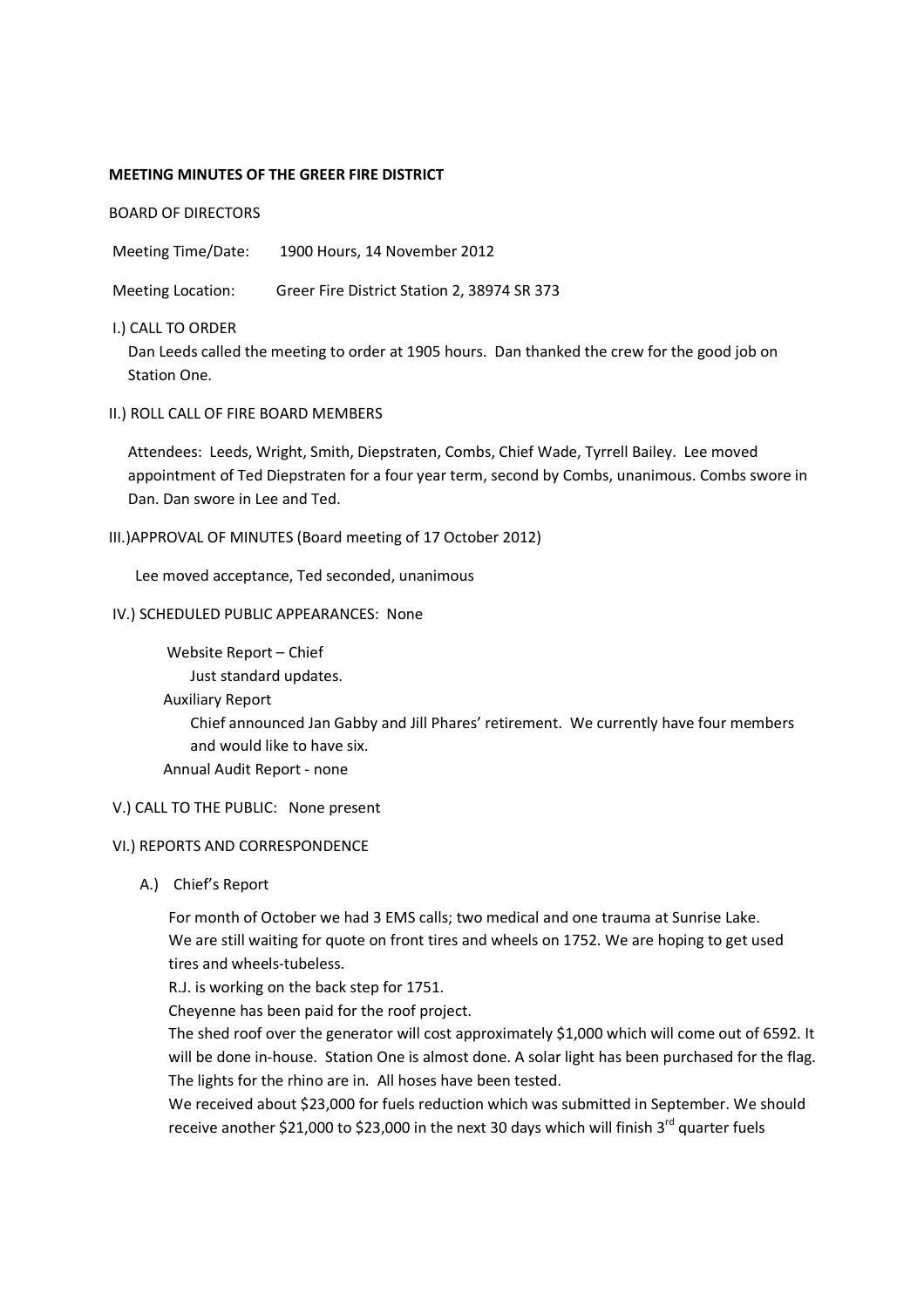reduction reimbursements. We are still waiting on the State reimbursement for Steve and Tyrrell for their out-of-district fires.

Snowmobile is in good shape. 1752 tender is drained and winterized. Dave has donated the blade for the Rhino.

Tyrrell is working is working on the NFIRS. We need NFIRS to be eligible for federal grants. Navopache will be setting a new pole south of Station One. Dan will check location relative to the spring line.

J & J Signs is refurbishing the Maltese Cross and also they are making some reflective "No Parking" signs.

SFD will be doing a live burn December 1 at the Catholic Church (rectory).

After the first of the year Fit-for-duty test will be performed at the Mountain Avenue Clinic. Santa will be coming to Greer on December 22 at Snowy Mountain Inn by helicopter and 1741 will escort him.

Chief thinks Virginia Creeper is the way to go for the fence screening. He has updated the Semrows on our beautification effort.

Benny Knoll pit is burning.

Chief has been named secretary of the Northeast Arizona Fire Chief's Association.

There is nothing new on the boat project. Chief thinks commandeering a large boat when needed is a better way to go.

We finally made contact on the SCF audit. A paper/phone audit will be done.

## B.) Chairman's Report

Dan reminded us that we still need to plan the appreciation dinner.

# C.) Treasurer's Report

Lee reviewed the regular community meeting. USFS has limited tree permits this year, available at the District and S.O. in Springerville. The Alpine salvage tree project has fallen through due to rot. The Catch and Keep pond project near 26-Bar has fallen through due to archaeology problems. AG&F is trying to simplify licensing. They are trying to go from 40 to 8 license types. Chief noted that he needs to know by 12/31 who will be going to the AFTA meeting. We are at 37.5% of the year. By the end of December we should be at about 50% of property taxes. Line item 6590 has been changed to "contingency". Chief suggested 6592 should be its own line under 6500 and 6590 should be a single line item without subordinates. Fund Balances – Apache County Treasurer is now in the black. Account balances 11/14/2012

General Fund:

| 10-1010 Apache County Treasurer \$95,633.11              |  |
|----------------------------------------------------------|--|
| 10-1015 Payroll National Bank of AZ\$ 14,464.43          |  |
| 10-1020 Special Revenue National Bank of AZ \$119,081.51 |  |
|                                                          |  |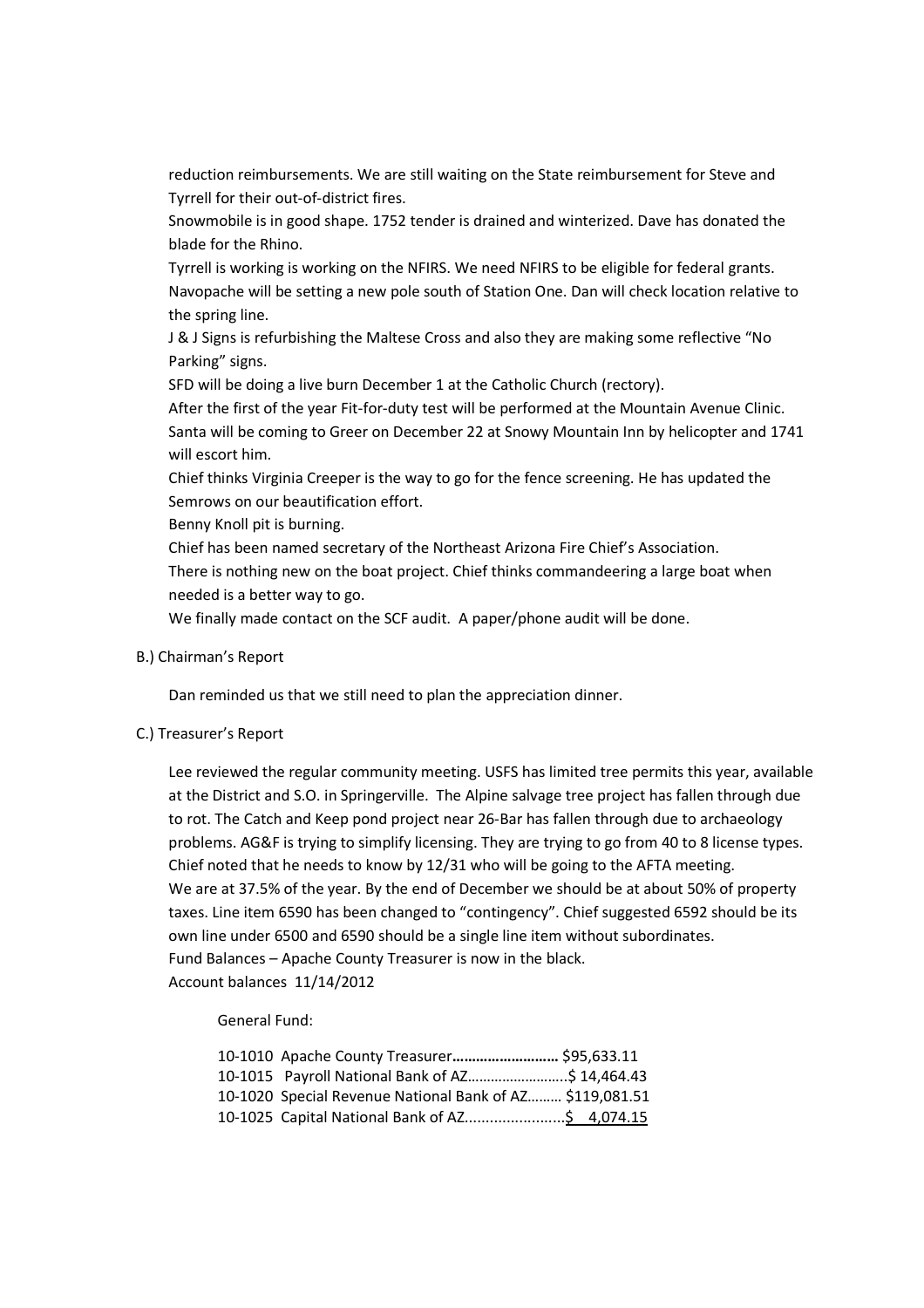We received a letter from the I.R.S. saying that we must now pay withholding every time we pay rather than monthly. So it will now be paid bi-weekly as well as monthly. We are now paying a service charge of \$8/month on the Bellinger account. Dan moved acceptance of the Treasurer's report, second by Ted, unanimous.

D.) Committee Reports

Chief said he canvassed the Pension Board about paying R.J. \$1,000 out of the relief fund as he needs back surgery and cannot pay the deductible. Lee said we need to have a regular open public meeting of the Pension Board to approve this rather than canvass.

E.) Correspondence

Lee again reviewed the bi-weekly pay schedule letter from I.R.S.

# VII.) DISCUSSION AND POSSIBLE ACTION CALENDAR

- A.) Personnel Issues Chief Wade None
- B.) Volunteer/Hiring Candidates Chief Wade None
- C.) Auxiliary Activities None
- D.) Standard Operating and Administrative Procedures Chief Wade None
- E.) State Retirement PSPRS Tyrrell Bailey

Tyrrell made a presentation on the process involved before we can join.

An actuarial evaluation of the District must be made by GRS to determine our eligibility at a cost of \$1,500.

State statue sets the percentage of contribution by employees - currently 9.55%

Chief, Lee and Tyrrell stressed the advantages of PSPRS as a recruitment and retention tool.

Requires a 5 person local board: Secretary or Treasurer of Fire Board, 2 elected from the fire team, two appointed (one resident and one with human resource skills). The Board requires physical exams and approves/disapproves claims.

We must retain legal counsel.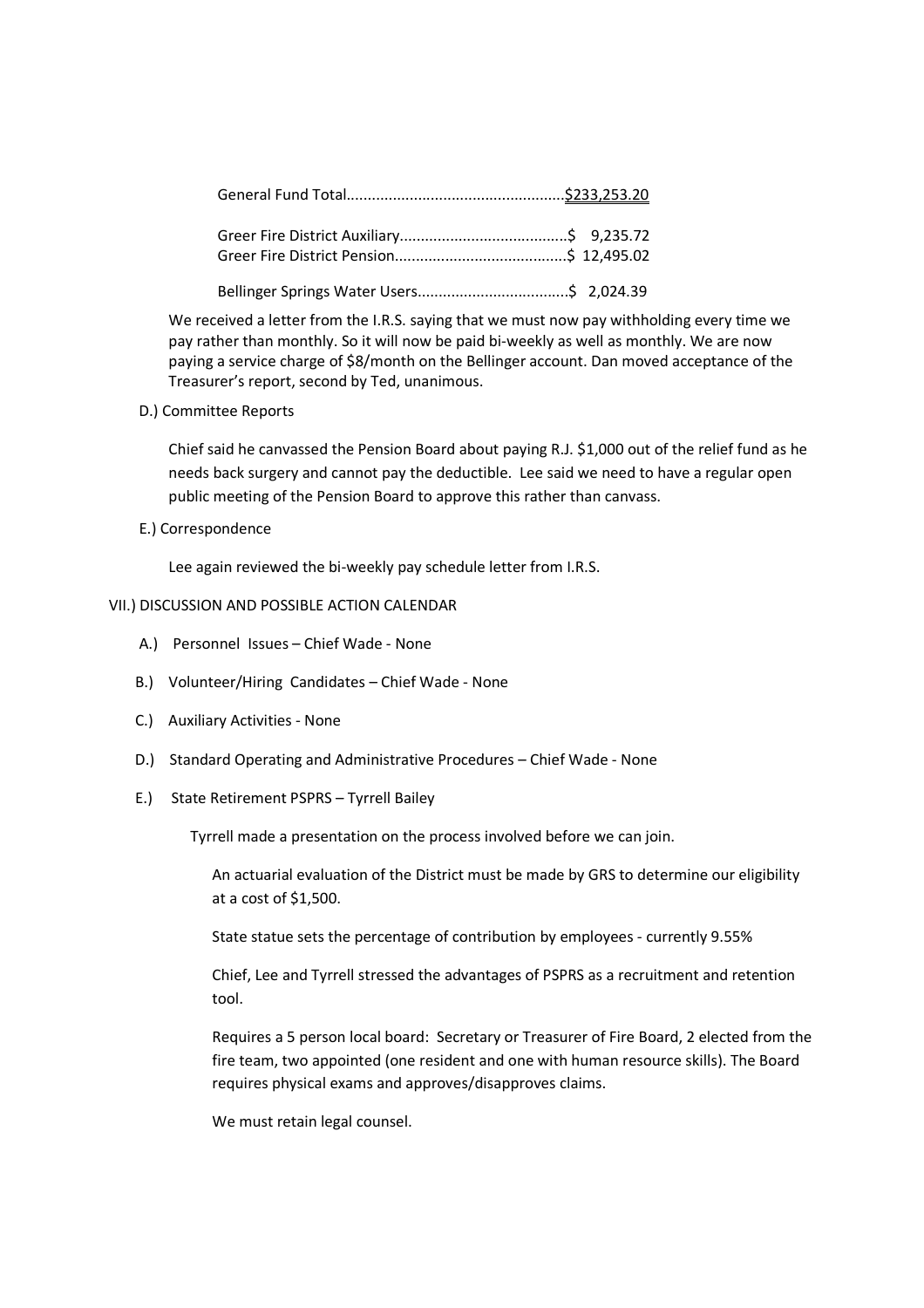It is a privatized agency regulated by State statute. The State cannot raid funds.

The doctor doing the fit-for-duty exams will be asked to fill out a separate PSPRS medical form.

Extensive discussion followed. Bob moved we expend \$1500 for the actuarial evaluation of GFD by GRS for the PSPRS. Second by Lee. There was discussion about where the money will come from. It was decided to use 7620 (pension). Vote: Aye: Wright, Smith Diepstraten, Combs. Nay: Leeds Lee moved taking the \$1500 from the pension line item 10-7620. Second by Jim. Unanimous.

F.) Change in Website – Chief Wade

We still haven't heard from Maplegate about updating the website. Media Duck seems more desirable but initial cost would be \$650.00 then \$150/yr. to maintain it. Ted spoke in favor of keeping it simpler. Item was tabled.

G.) AFLAC

Chief explained AFLAC insurance benefits. He recommends we pay the accidental as a benefit for the individual employee and any other coverage they want above the accidental they would do as a payroll deduction. It would cost about \$23-\$28 per month per employee. The approximately \$3,000/yr. cost would come out of In-district differential. Reserves would be covered. They can do it on an individual basis by paying us the group rate. The six fulltime employees would be paid for by us. Lee moved approval of the AFLAC accidental indemnity advantage plan for employee only for the rest of this FY. Second by Ted. Unanimous.

## VIII.) BOARD MEMBER COMMENTS

Bob announced the Thanksgiving service at the Presbyterian Church this Sunday. Kay Dyson has requested pictures of a community service nature. Chief will try to get some of the sandbagging operation. Carole has submitted the GFD fighting the Greer Lodge and R.J. and Larry demonstrating the equipment to students.

Ted said Nancy was wondering if anyone in the GFD would like to be active in an "improving the sidewalks" project. They are difficult to use by handicapped, strollers, etc. Perhaps paving is a possibility and extending them to the north. People walking in the street are becoming a real safety issue.

Chief – Earl Johnson of Fire Rescue Products out of Glendale wants a meeting with the Board to make a presentation regarding becoming a vendor again. Consensus of the Board was not to invite him.

Next board meeting will be Wednesday, December 19.

## IX.) ADJOURNMENT